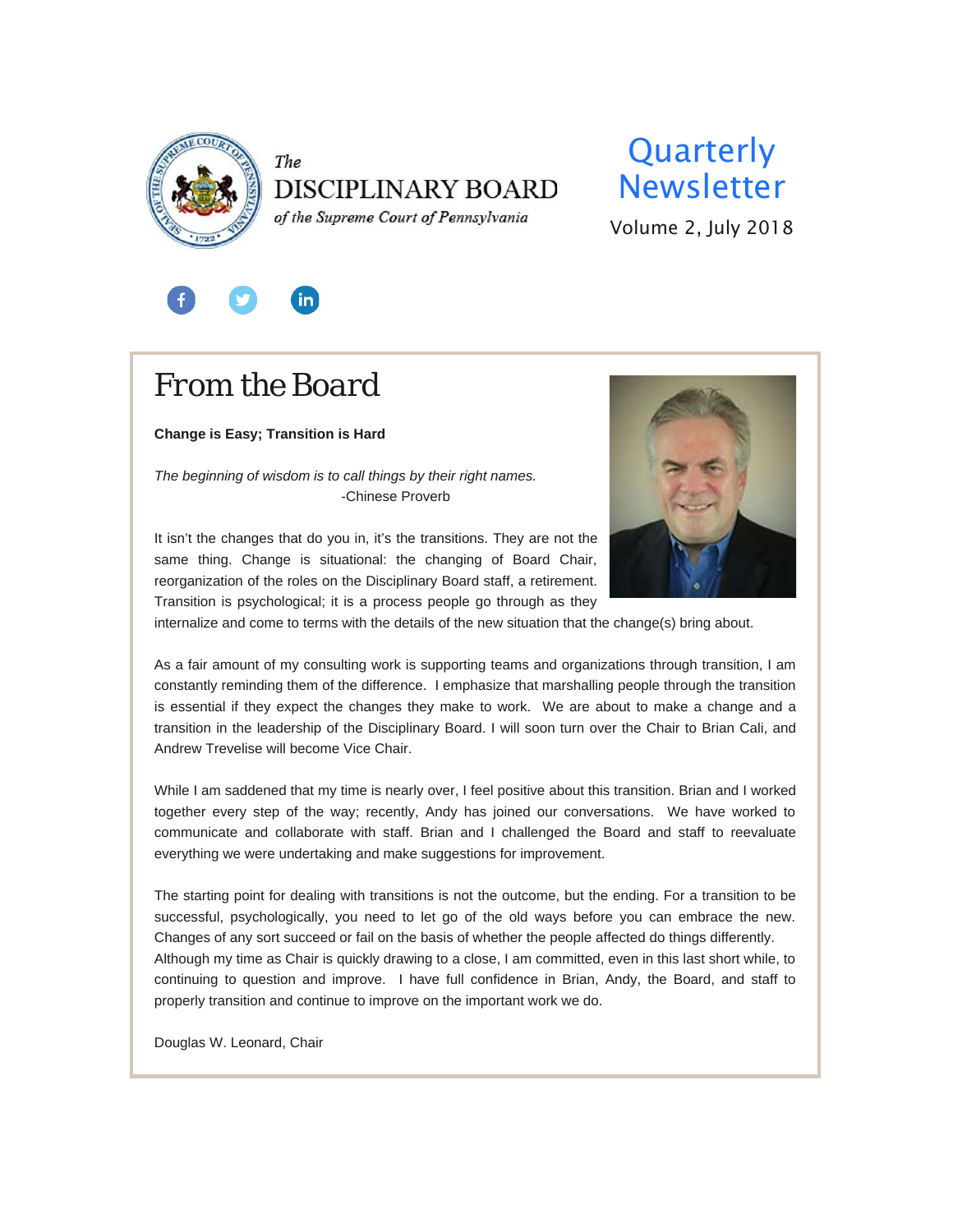

### **[Public Reprimand](http://www.pacourts.us/assets/opinions/DisciplinaryBoard/out/105DB2017-Taylor.pdf)**

[Royce W. Smith](http://www.pacourts.us/assets/opinions/DisciplinaryBoard/out/88DB2017-Porsch.pdf) Richard F. Klineburger, III [Marc I. Simon](http://www.pacourts.us/assets/opinions/DisciplinaryBoard/out/McDevittOrder.pdf?cb=1) **[Mark Eric Elvin](http://www.pacourts.us/assets/opinions/DisciplinaryBoard/out/162DB2016-Golub.pdf?cb=1)** R[oberta Binder Hea](http://www.pacourts.us/assets/opinions/DisciplinaryBoard/out/113DB2017-Toman.pdf?cb=1)th [Lorraine D. Taylor](http://www.pacourts.us/assets/opinions/DisciplinaryBoard/out/184DB2017-McCarthy.pdf?cb=1) M[atthew Gerald Pors](http://www.pacourts.us/assets/opinions/DisciplinaryBoard/out/60DB2018-Perlman.pdf?cb=1)ch

### **[Suspension](http://www.pacourts.us/assets/opinions/DisciplinaryBoard/out/134DB2017-Jauregui.pdf?cb=1)**

**[Brian McDevitt](http://www.pacourts.us/assets/opinions/DisciplinaryBoard/out/140DB2017-Caputo.pdf?cb=1)** F[ranchot A.S. Golu](http://www.pacourts.us/assets/opinions/DisciplinaryBoard/out/Beran%20Suspension%20Order.pdf?cb=1)b **[Jeffrey T. Toman](http://www.pacourts.us/assets/opinions/DisciplinaryBoard/out/Klamo%20Suspension%20Order.pdf?cb=1)** [Daniel J. McCarthy](http://www.pacourts.us/assets/opinions/DisciplinaryBoard/out/Soriano%20Suspension%20Order.pdf?cb=1) Jeffrey L. Perlman Raul I. Jauregui Louis F. Caputo **Barry Jay Beran John Andrew Klamo** William J. Soriano

### **[Temporary Suspension](http://www.pacourts.us/assets/opinions/DisciplinaryBoard/out/Ford-Temporary%20Suspension.pdf?cb=1)**

Douglas M. Marinos Clyde Kevin Middleton Mich[ael Joseph Sav](http://www.pacourts.us/assets/opinions/DisciplinaryBoard/out/199DB2017-McRae.pdf?cb=1)ona [Paul Iannetti](http://www.pacourts.us/assets/opinions/DisciplinaryBoard/out/203DB2017-Kaplan.pdf?cb=1) **[Jeffrey Alan Hulton](http://www.pacourts.us/assets/opinions/DisciplinaryBoard/out/59DB2018-Sanchez.pdf?cb=1)** C[andace Marie Stamos Fo](http://www.pacourts.us/assets/opinions/DisciplinaryBoard/out/48DB2018-Mccormick.pdf?cb=1)rd

### **[Disbarment](http://www.pacourts.us/assets/opinions/DisciplinaryBoard/out/Cooper%20Disbar%20on%20Consent%20Order.pdf?cb=1)**

**Randy McRae** Ronald I. Kaplan Raphael A. Sanchez **Brian Arthur McCormick** Marc D'Arienzo **John Edwin Cooper**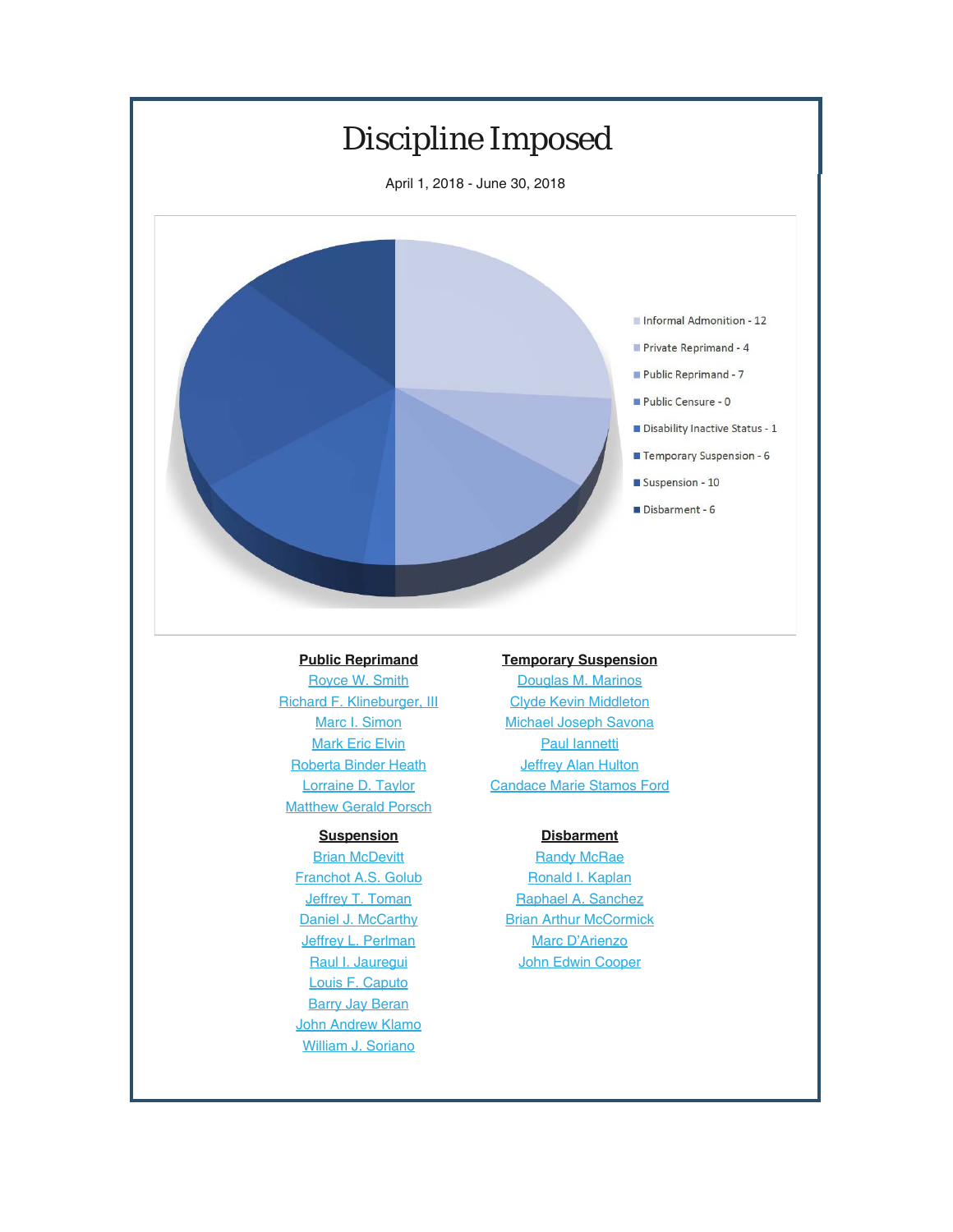## *Rule [Ch](http://www.padisciplinaryboard.org/for-attorneys/resources)anges*

By [Order](https://mailchi.mp/851dd068f205/(http:/www.pacourts.us/assets/opinions/Supreme/out/Order%20Entered%20%2010360275739878750.pdf?cb=1) dated April 23, 2018, the Supreme Court of Pennsylvania amended R[ules of Profe](http://www.pacourts.us/assets/opinions/Supreme/out/Order%20Entered%20%2010360275739878750.pdf?cb=1))ssional Conduct 1.1, relating to attorney competence, and 1.6, relating to confidentiality. These amendments require an attorney to be familiar with the policies and rules of courts in which the lawyer practices, which include the Case Records Public Access Policy of the Unified Judicial System of Pennsylvania. These amendments went into effect on July 1.

By Order dated A[pril 30](https://www.pabulletin.com/secure/data/vol48/48-9/325.html), 2018 and effective June 29, 2018, the Court, upon the recommendation of the Pennsylvania IOLTA Board, amended Rule of Professional Conduct 1.15(v) to require lawyers and law firms to remit unclaimed or unidentifiable IOLTA Funds to the IOLTA Board following reasonable efforts to identify or locate the owner of funds after a minimum of two years. To learn more about this new obligation on attorneys, click here.

By Order dated May 9, 2018, the Supreme Court of Pennsylvania adopted Pennsylvania Rule of Disciplinary Enforcement 403, creating an emeritus status for attorneys who retire from the practice of law and seek to provide pro bono services through legal aid organizations. Emeritus programs create a pool of qualified volunteer attorneys to provide services to those in need. Emeritus attorneys perform valuable roles in the community by bolstering legal aid and other nonprofit programs to help close the gap between the need for and the availability of free legal services. To see the press release, click here. To read FAQs about the program, click here, and to access the necessary forms, click here. This rule became effective June 8.

By Order dated June 29, 2018, the Supreme Court of Pennsylvania amended Rule 219(k) of the Pennsylvania Rules of Disciplinary Enforcement which addresses the payment owed by an inactive attorney who was administratively [suspen](http://www.pacourts.us/assets/opinions/Supreme/out/Order%20Entered%20%2010355602037801888.pdf)ded. The amendment includes "payment of the annual fee that was due in the year in which the attorney was administratively suspended," to the list of monies owed. To view the Notice of Proposed Rulemaking filed by the Board, articulating the rationale for the amendment, click here. This Rule will become effective July 29, 2018.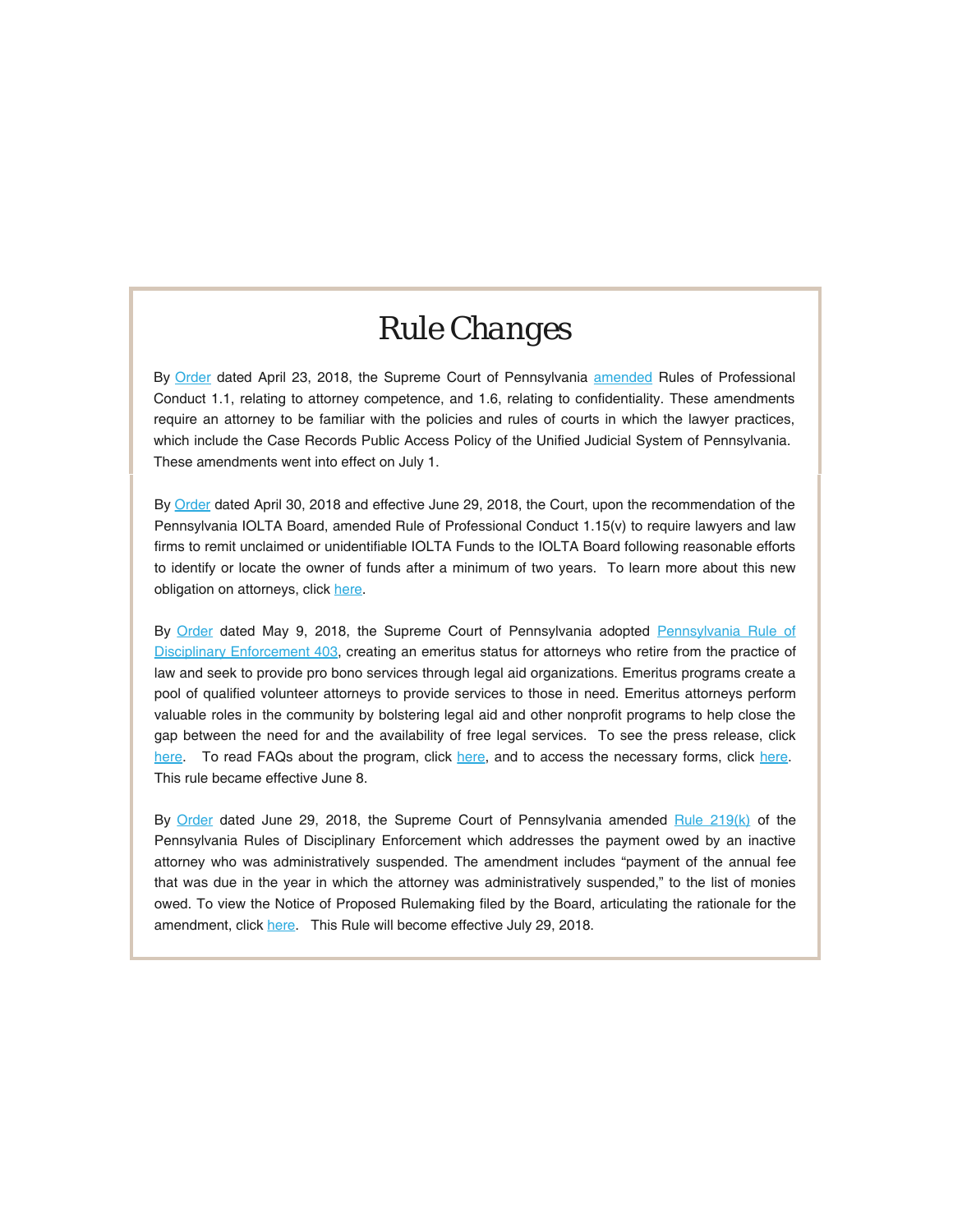## *Disciplinary Board and Hearing Committee News*

### **Board Member Updates**

The Board is preparing to wish two of its Members farewell as they complete their second terms and transition off the Board. Jane G. Penny, Esquire, of Dauphin County will finish her second term on the Board on August 8, 2018. During her time on the Board, she served as Chair of the Rules Committee, Vice Chair of the Board, and Board Chair. Douglas W. Leonard, of Butler County, will finish his second term on August 7, 2018. During his time on the Board, he served as Vice Chair of the Board and currently serves as Board Chair. The Disciplinary Board extends its gratitude to Ms. Penny and Mr. Leonard for their dedication and leadership.

By Supreme Court of Pennsylvania Order dated May 23, 2018, current Board members, Brian J. Cali, Esquire and Andrew J. Trevelise, Esquire, were designated, as Chair and Vice Chair of the Disciplinary Board of Pennsylvania, commencing August 7, 2018. The Disciplinary Board congratulates Mr. Cali and Mr. Trevelise on this designation and wishes them well in these positions of leadership.

By Order dated June 20, 2018, the Supreme Court of Pennsylvania appointed Magisterial District Judge Robert L. Repard as a member of the Disciplinary Board for a term of three years, commencing September 1, 2018. Judge Repard of Tioga County, as a non-attorney, will be filling one of the two non-lawyer seats on the Disciplinary Board.

To see the current membership of the Disciplinary Board of the Supreme Court of Pennsylvania, click here.

### **Hearing Committee Member Updates**

[Hearin](https://ujsportal.pacourts.us/Secure/AttorneyAnnualRegistration/PendingRegistrations.aspx)g Committee Members, appointed by the Disciplinary Board, serve as volunteers to conduct hearings and act as a formal reviewing body to determine if a case can move forward in pursuit of a particular course of discipline. Hearing Committee Members serve for a term of three years and may be reappointed for a second three-year term. Here is a list of the current Hearing Committee Members.

On July 1, 2018, 21 new Hearing Committee Members were appointed by the Disciplinary Board and 23 were reappointed for a second term. The Disciplinary Board congratulates the newly appointed and reappointed members and extends its gratitude for all of the hard work done by Hearing Committee Members.

### **Hearing Committee Training**

Twice each year, in conjunction with Disciplinary Board meetings in Pittsburgh and Philadelphia, the Board hosts Hearing Committee training sessions for Experienced and Senior Hearing Committee Members. Trainings include sessions from Board Members, Board staff, and seasoned Hearing Committee Members. Recently, in June, the Board hosted over 40 of the newly appointed and recently appointed Hearing Committee members for a training session in Harrisburg. At this session, the Board offered presentations from Board Members, Board staff, Office of Disciplinary Counsel staff, Respondents' counsel, and a Lawyers Concerned for Lawyers representative.

### *Attorney Registration*

Each July, about 76,000 attorneys are required to renew their Pennsylvania attorney license status by completing annual registration. As of July 2, over 63,000 attorneys completed their registration. Attorneys can fulfill the registration requirement by July 31 without penalty on the UJS Portal.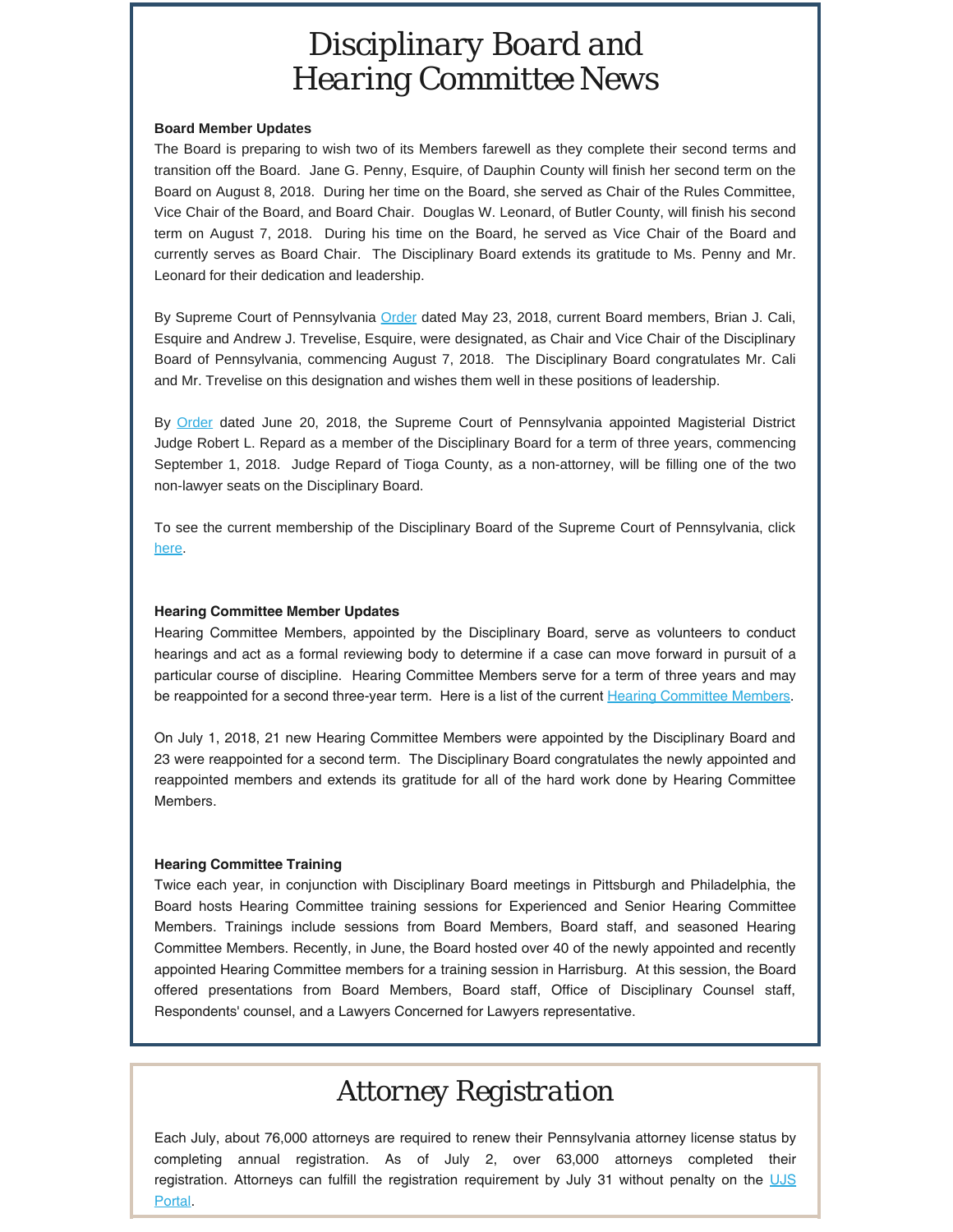## *Articles of Interest*

### **ABA Publishes Formal Opinions on Duty to Inform Client of Errors**

The ABA Standing Committee on Ethics and Professional Responsibility released a Formal Opinion with potential application to the practice of many lawyers. Formal Opinion 481 discusses a lawyer's duty to inform a current or former client of a material error committed by the lawyer. The Opinion examines laws of several states on whether Rule 1.4, dealing with communications with clients, requires a lawyer to inform a current or former client of an error the lawyer has made with the potential for adverse effect on the client.

Initially, the Opinion concludes that Rule 1.4 does not impose a responsibility on a lawyer to inform a former client of an error. It cites an example in which a lawyer prepares a contract for a client, then later discovers an error while using the contract as a template. The Opinion notes that there may be good reasons for the [lawyer to notify the cli](https://supreme.justia.com/cases/federal/us/543/175/opinion.html)ent, such as mitigating harm or potential liability, but concludes [that this is not re](https://supreme.justia.com/cases/federal/us/543/175/opinion.html)quired.

The Opinion reaches a different conclusion as to current clients. It finds that that a lawyer must inform a current client of a material error committed by the lawyer in the representation. An error is material if a disinterested lawyer would conclude that: (a) it is reasonably likely to harm or prejudice a client; or (b) it would reasonably cause a client to consider terminating the representation even in the absence of harm or prejudice.

#### **U.S. Supreme Court: Accused Has Right to Reject Concession of Guilt**

In a decision in the case of *McCoy v. Louisiana*, rendered May 14, 2018, the U.S. Supreme Court held that an accused defendant has a right to reject his counsel's proposal to concede guilt. In *McCoy,* the defendant was charged with three murders, but consistently maintained that he was out of state at the time of the killings and that police had committed the crime. Counsel determined that the evidence of his guilt was overwhelming, proposed a concession of guilt, and developed a defense based on the defendant's mental state. McCoy firmly and repeatedly rejected this approach and insisted on his innocence. Despite his client's objections, counsel conceded guilt at both trial and penalty phases in an effort to establish a mental state defense and to avoid the death penalty. McCoy was convicted of the murders and sentenced to death. After the Louisiana Supreme Court upheld the sentence, the US Supreme Court granted certiorari on the question of whether it is unconstitutional to allow defense counsel to concede guilt over the defendant's intransigent and unambiguous objection.

[The Cou](https://www.thehappytimemurders.movie/)rt's opin[ion, written by Ju](https://cdn1.thr.com/sites/default/files/imagecache/scale_crop_768_433/2018/05/happytime.jpg)stice Ginsburg, distinguished the case from its prior decision in *Florida v. Nixon*, 543 [U](https://mailchi.mp/851dd068f205/0xofi6dpv6-243869#_edn1). S. 175 (2004), in which it held that counsel's decision to concede guilt was not prohibited where counsel had explained the decision and the defendant was unresponsive. The opinion notes that trial management decisions such as what arguments to pursue, what evidentiary objections to ra[ise, and what](https://www.huffingtonpost.com/entry/sesame-street-creators-sue-puppet-film-happytime-murders_us_5b0860fae4b0802d69cb2944) agreements to conclude regarding the admission of evidence – are within the role of counsel. The determination of the fundamental goals of the representation, however, remains within the control of the client. Decisions [th](https://mailchi.mp/851dd068f205/0xofi6dpv6-243869#_edn2)at fall within this scope inclu[de whether](https://www.hollywoodreporter.com/thr-esq/fred-esq-fights-sesame-street-lawsuit-melissa-mccarthy-puppet-film-1115390) to plead guilty, waive the right to a jury trial, testify in on[e's own be](https://img.huffingtonpost.com/asset/5b0b6ed82000004100b92b2b.jpeg?cache=nsmu1pnxhq&ops=crop_7_0_873_965,scalefit_720_noupscale)half, and forgo an appeal. The Court concluded that the right to maintain one's innocence falls within the latter category. Justice Ginsburg stated, "these are not strategic choices about how best to achieve a client's objectives; they are choices about what the client's objectives in fact are."

Justice Alito, joined by Justices Thomas and Gorsuch dissented, describing the case as a "freakish confluence of factors that is unlikely to recur." The dissent disagreed with the characterization of the decision as a fundamental one, and placed greater weight on the judgment of counsel as to the best way to achieve the client's objectives.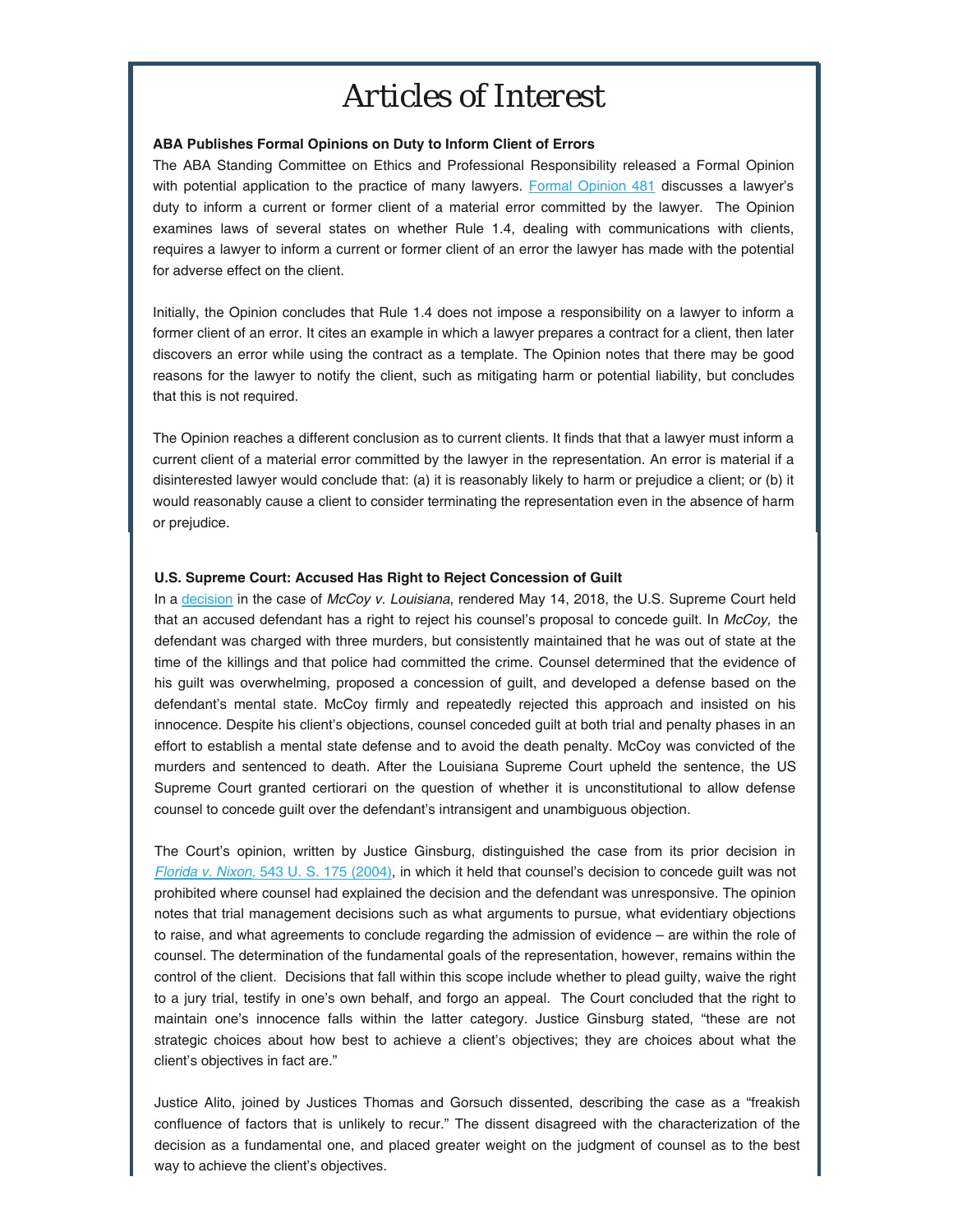### **[N](https://mailchi.mp/851dd068f205/0xofi6dpv6-243869#_ednref2)ot Sesame Street Any More: Muppets Go Noir**

They're not Kermit's Muppets any more.

Many of us recall the Muppets fondly from the wholesome days of Sesame Street and the Muppet movies, but the latest project from The Jim Henson Company is an R-rated noir crime story, *Happytime Murders,* starring Melissa McCarthy as a detective probing goings on in a Muppet world that is more seamy than Sesame.<sup>1</sup>

Needless to say, this did not sit well with Sesame Workshop, owners of the rights to *Sesame Street,* so they filed a lawsuit against the film's creators, STX Entertainment, in the United States District Court for the Southern District of New York, seeking a restraining to order prevent the company from referring to Sesame Street in its marketing.<sup>2</sup> However, STX Entertainment responded both with real human lawyers and also a Muppet lawyer, Fred Esq., arguing that the film's campaign did not create any confusion as to Sesame Workshop's copyrights or trademarks.

After hearing arguments, U.S. District Judge Vernon Broderick ruled that STX Productions can continue to use the tagline "No sesame. All street" in promoting the R-rated film, finding that Sesame Workshop failed to prove that anyone was likely to be confused by the movie's disclaimer. *Happytime Murders* [hits theaters in Au](https://wwwsecure.pacourts.us/courts/supreme-court/committees/membership-requirements-for-the-minor-court-rules-committee)gust. Don't take the kids.

 $1$  We'd link the trailer, except that it is decidedly not safe for work, much less appropriate for this publication. You can find it if you try.

 $\frac{2}{3}$  In fact, the tagline for the film is "NO SESAME. ALL STREET."

## *Vacancies*

The Supreme Court of Pennsylvania is aided by select boards, committees, commissions and councils consisting of more than 180 appointed volunteers - most, but not all, are lawyers and judges.

The panels have a wide range of responsibilities and fu[nctions. Some make recommendations to](http://www.pabarexam.org/) the Court for amendments, revisions or simplification of court procedural rules. Others regulate the practice of law, oversee continuing legal education for lawyers and administer funds to assist individuals unable to pay for legal services. Still others advise on keeping the courts free of bias and discrimination and on long-range planning.

There is currently one vacancy on these panels:

• Minor Court Rules Committee (Apply by July 31, 2018)

For application information, please visit: http://www.pacourts.us/courts/supreme-court/committees/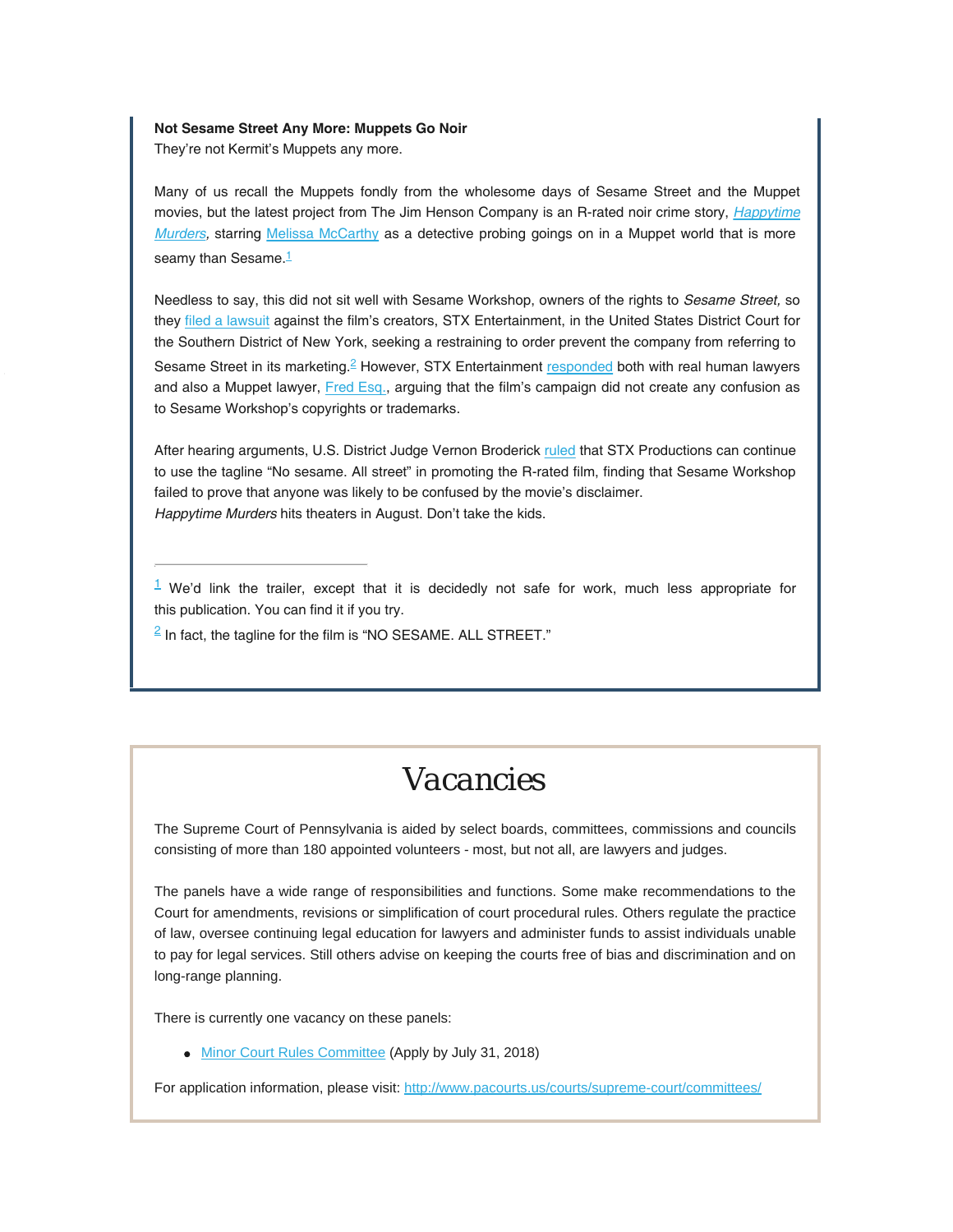## *Around the Court*



### **Pennsylvania Board of Law Examiners**

The Supreme Court of Pennsylvania has the inherent and exclusive power to regulate admission to the bar and the practice of law through the Pennsylvania Bar Admission Rules which govern bar admission policies and procedures. Pursuant to these rules, the Pennsylvania Board of Law Examiners is empowered to recommend the admission of persons to the bar and the practice of law. In conjunction with this charge, the Board is responsible for recommending rules pertaining to admission to the bar and the practice of law and to exercise the powers and perform the duties vested in and imposed upon the Board by the [Court. The Board of Law Examiners is emp](https://palawfund.com/)owered by the Supreme Court of Pennsylvania to recommend for admission only those individuals who have demonstrated the minimum competency and requisite character necessary to become a member of the bar of this Commonwealth. This mission preserves the integrity of the legal system, and protects all individuals seeking legal representation from unethical or incompetent lawyers.

Corporate Counsel License. Information about this process is available here. In addition to administering the bar examination, the Board provides other avenues for admission to the bar in Pennsylvania. Information about these other avenues is available here. Attorneys interested in waiving in should read the Tips for a Successful Application. Corporate Counsel that wish to perform any legal services [in Pennsylvan](https://palawfund.com/wp-content/uploads/annualreport2016-2017.pdf)ia on more than a tempor[ary b](https://palawfund.com/statement-of-claim-form/)asis must obtain a Limited In-House



### **Pennsylvania Lawyers Fund for Client Security**

The mission of the Pennsylvania Lawyers Fund for Client Security is to reimburse victims of attorney dishonesty in the practice of law; to preserve the integrity of the legal profession; and to promote public confid[ence in the legal sys](https://www.padisciplinaryboard.org/for-the-public/resources)tem and the ad[ministration of](https://www.padisciplinaryboard.org/about/reports) justice in Penns[ylvania. The Penn](https://www.padisciplinaryboard.org/for-the-public/search-recent-discipline)sylvania Lawy[ers Fund for Client Sec](https://www.padisciplinaryboard.org/for-attorneys/resources)urity has jurisdiction [over c](https://www.padisciplinaryboard.org/for-attorneys/rules)laims alleging a con[version of client fund](https://www.padisciplinaryboard.org/Storage/media/pdfs/20180326/173921-disciplinestatistics-2017.pdf)s. The Fund has a \$100,000 maximum award per claimant and a \$1,000,000 aggregate cap per attorney. The Board may request the Supreme Court of Pennsylvania to permit payments of awards relating to one attorney to exceed the \$1,000,000 aggregate cap. All claims are reviewed for disposition by the sevenmember Board. By Court Rule, five are lawyers and two are non-lawyers, all of whom serve without compensation. More information about the Pennsylvania Lawyers Fund for Client Security may be found in the Fund's annual report. Claim forms are available here.

Additionally, the Fund is currently looking for a new Administrative Assistant. To learn more, please see the job posting.